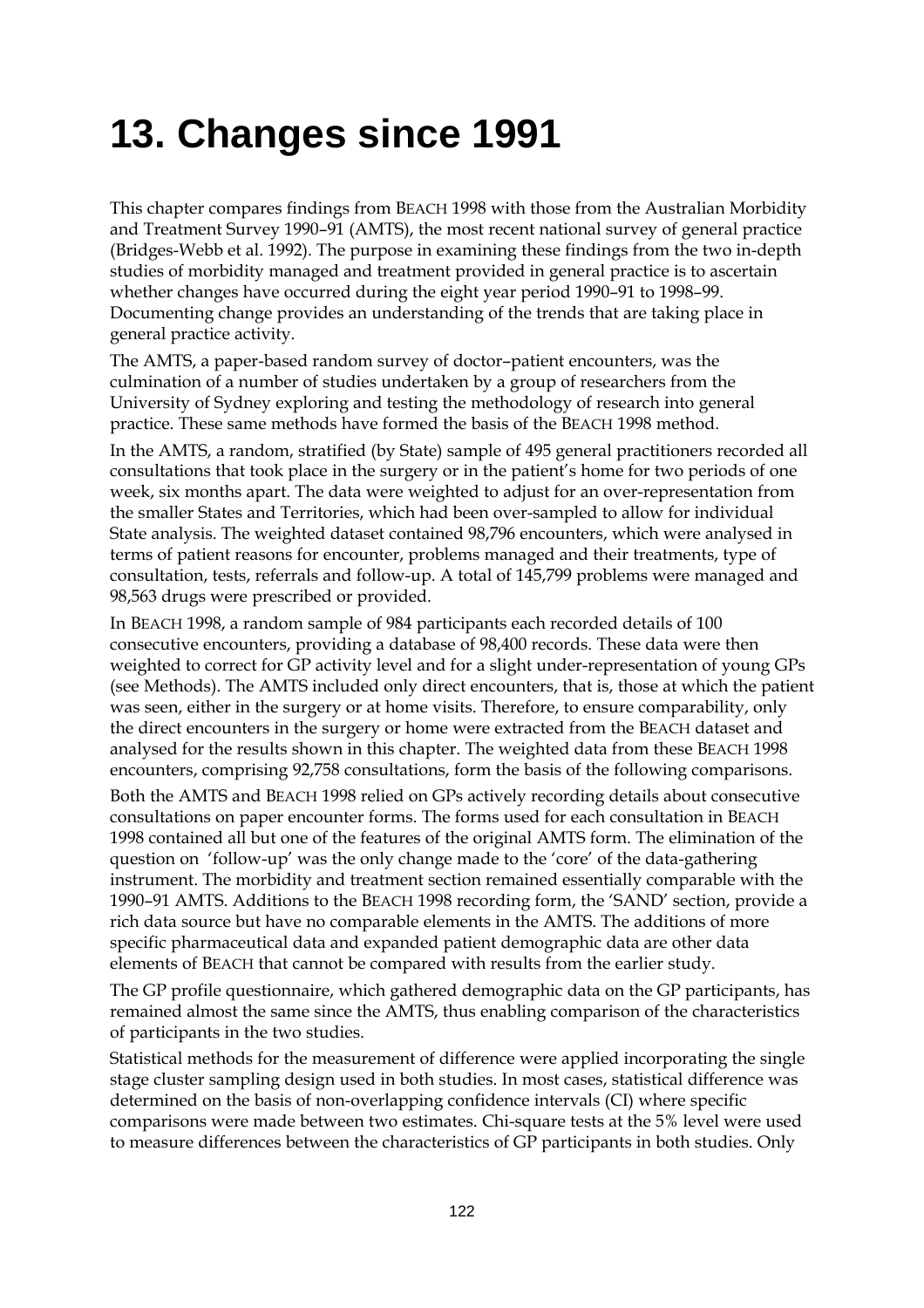those differences that were proven to be statistically significant can be regarded with any certainty.

# **13.1 Characteristics of participating GPs**

The GP profile questionnaire was completed by 95.5% of the AMTS GPs and 100% of BEACH participants. Results are shown in Table 13.1.

There was a statistically significant increase in the proportion of participating GPs who were female, reflecting the increased number of women practising as GPs. There was no significant change in the age group distribution of participants. The proportion of GPs who worked in solo practice decreased from 25.9% in 1991 to 16.4% in 1998 but no statistically significant difference was found.

There were changes in the percentage of participants who had graduated in Australia in the 1998 study and the proportion of participants who had graduated overseas, particularly Asia and Europe. GPs in BEACH 1998 were also much more likely than participants in the AMTS 1990–91 to report conducting more than 50% of consultations with patients who spoke a language other than English at home. However, chi-square tests found no significant differences in any of these results.

Fellows of the Royal Australian College of General Practitioners comprised a significantly higher proportion of participants in BEACH, rising from 12.9% in 1991 to 32.3% in 1998. The proportion of GPs who had completed the RACGP training program also showed a statistically significant increase from 1991 when the program had only recently been introduced. It rose from 4% in the AMTS to 35.1% in 1998, reflecting a cumulative total of GPs who had gone through the training program during the past seven years.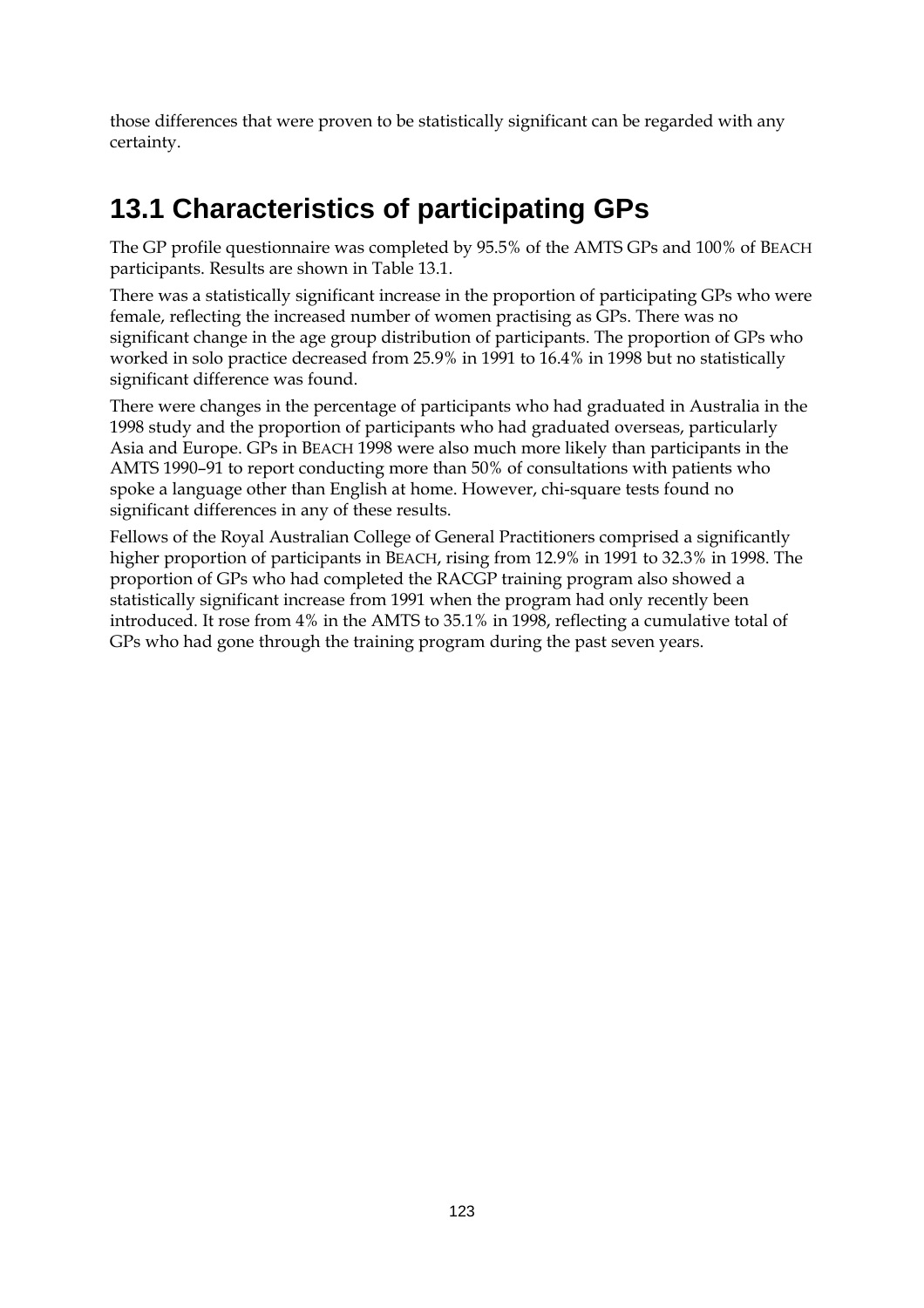|                                                                | AMTS 1990-91(a)      | <b>BEACH 1998-99(a)</b> |
|----------------------------------------------------------------|----------------------|-------------------------|
| <b>GP</b> characteristic                                       | %                    | $\%$                    |
| Sex ( $c^2$ =4.08, p=0.04)                                     | . .                  | . .                     |
| Male                                                           | 80.5                 | 68.0                    |
| Female                                                         | 19.5                 | 32.0                    |
| Age ( $c^2$ =0.66, p=0.71)                                     | $\ddot{\phantom{0}}$ | $\ddot{\phantom{0}}$    |
| <35 years                                                      | 14.2                 | 15.7                    |
| 35-54 years                                                    | 67.9                 | 62.5                    |
| >54 years                                                      | 18.0                 | 21.8                    |
| Size of practice ( $c^2$ =2.70, p=0.10)                        | $\ddot{\phantom{0}}$ | $\ddot{\phantom{0}}$    |
| Solo                                                           | 25.9                 | 16.4                    |
| Place of graduation ( $c^2$ =0.36, p=0.54)                     | . .                  | . .                     |
| Australia                                                      | 80.0                 | 76.5                    |
| <b>United Kingdom</b>                                          | 9.7                  | 9.0                     |
| Asia                                                           | 6.2                  | 8.6                     |
| Europe                                                         | 1.3                  | 2.4                     |
| Africa                                                         | 1.1                  | 1.5                     |
| New Zealand / Pacific                                          | 0.2                  | 1.3                     |
| Other                                                          | 1.5                  | 0.6                     |
| Consult in language other than English<br>$(c^2=2.68, p=0.10)$ | $\ddot{\phantom{0}}$ | $\ddot{\phantom{0}}$    |
| >50% consultations                                             | 4.9                  | 11.2                    |
| Medical post-graduate qualifications                           | $\ddot{\phantom{0}}$ | $\ddot{\phantom{0}}$    |
| Fellow of RACGP ( $\chi^2$ =10.75, p<0.01)                     | 12.9                 | 32.3                    |
| RACGP training program ( $\chi^2$ =30.74,<br>$p<0.01$ )        | 4.0                  | 35.1                    |

#### **Table 13.1: Comparison of GP participants 1991––1998**

(a) Missing data removed.

### **13.2 Distribution of services**

Doctors in both studies were instructed to record only one Medicare item number per encounter. If an encounter included more than one item, for example a standard consultation plus a procedure (e.g. acupuncture or excision), they were told to record the standard item number because the procedure would be recorded elsewhere on the form.

Of all encounters recorded by AMTS GPs, 89.1% took place in the doctor's surgery and 4.3% were home visits. Medicare paid standard surgery consultations made up 81.1% of all encounters. A third category 'Other' incorporated all item numbers for specific procedures, miscellaneous work such as insurance or workers' compensation and pre-employment check-ups which are not covered by Medicare, plus encounters at which no item number was recorded. These made up 6.6% of the total.

Surgery consultations in BEACH 1998 accounted for 84.2% of the total direct encounters, while home visits showed a statistically significant relative decrease at just 1.7%. Medicare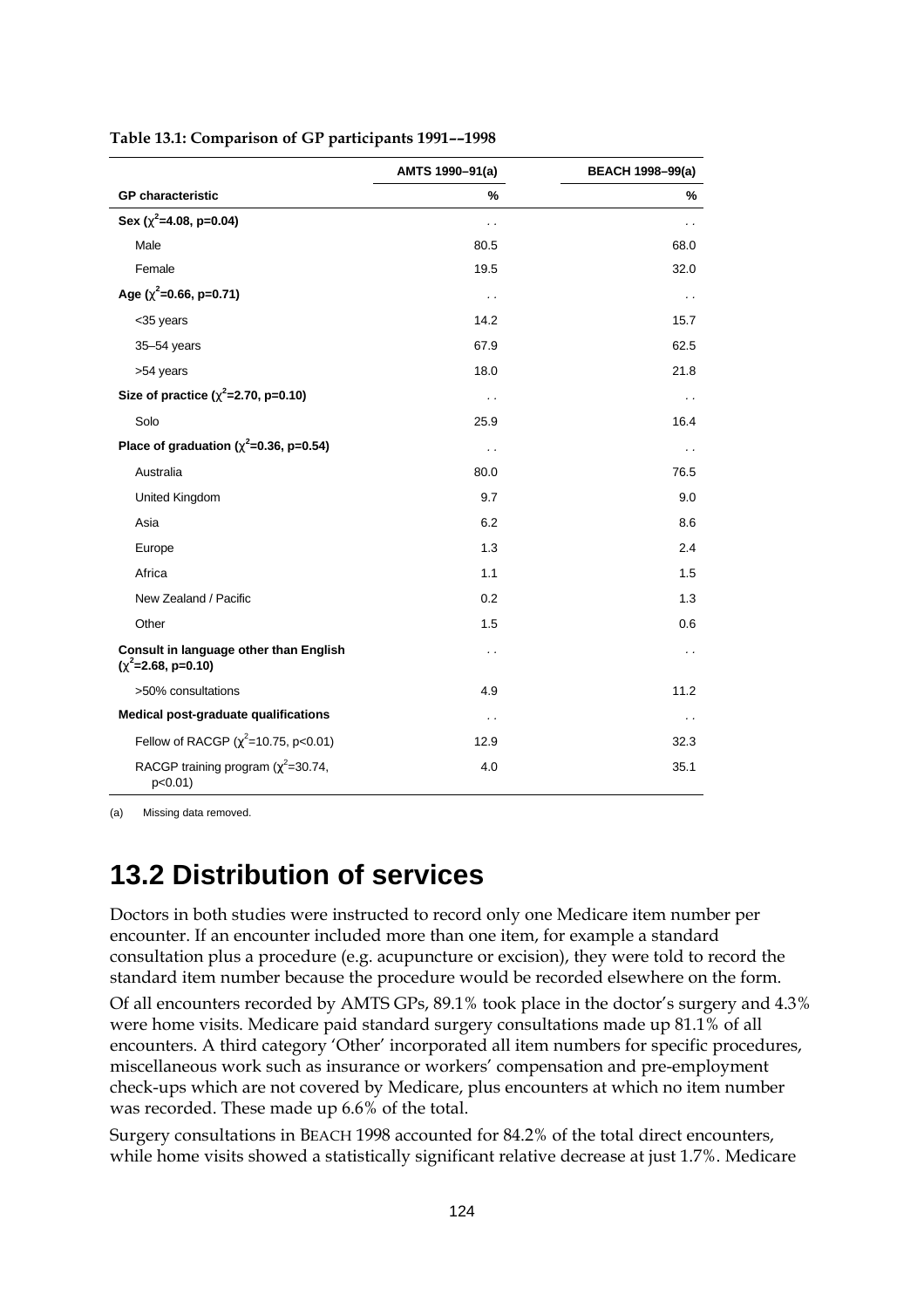paid standard surgery consultations made up 75.5% of all encounters, a significant decrease from the earlier study. There was a statistically significant relative decrease in the percentage of short consultations in the BEACH 1998 and a significant increase in the proportion of long surgery consultations. This could reflect an increasing complexity of doctor–patient encounters in general practice. Factors related to this change could include the age distribution of patients (in an aging population) and possibly the trend towards earlier discharge of patients from hospitals.

In BEACH 1998 14.1% of encounters met the same criteria for inclusion in the grouped 'Other' category. This is more than double the AMTS finding and may be partially attributed to the more structured arrangement of this section of the BEACH encounter form, which encouraged more specificity from participants. This difference may also have contributed to the significant changes in patterns of practice noted above.

A comparison of the distribution of items of service is shown in Table 13.2.

|                                   | AMTS 1990-91  |       |                |                   |               | <b>BEACH 1998-99</b> |                |            |  |  |
|-----------------------------------|---------------|-------|----------------|-------------------|---------------|----------------------|----------------|------------|--|--|
| Items of service                  | <b>Number</b> | % (a) | <b>95% LCI</b> | 95%<br><b>UCI</b> | <b>Number</b> | % (a)                | <b>95% LCI</b> | 95%<br>UCI |  |  |
| Short surgery                     | 2,938         | 3.0   | 2.5            | 3.4               | 1.241         | 1.3                  | 0.9            | 1.8        |  |  |
| Standard surgery                  | 80.089        | 81.1  | 80.1           | 82.0              | 70.024        | 75.5                 | 74.3           | 76.7       |  |  |
| Long surgery                      | 4.612         | 4.7   | 4.0            | 5.3               | 6,378         | 6.9                  | 6.3            | 7.5        |  |  |
| Prolonged surgery                 | 416           | 0.4   | 0.0            | 1.1               | 473           | 0.5                  | 0.0            | 1.5        |  |  |
| Home visit                        | 4.249         | 4.3   | 4.7            | 4.9               | 1.604         | 1.7                  | 1.3            | 2.4        |  |  |
| Other (includes missing item no.) | 6.491         | 6.6   | 5.6            | 7.5               | 13,037        | 14.1                 | 12.9           | 15.2       |  |  |

#### **Table 13.2: Distribution of items of service**

(a) Percentage of all direct encounters.

*Note:* Abbreviations: UCI – Upper confidence interval, LCI – Lower confidence interval.

### **13.3 Age and sex of patient**

#### **13.3.1 Age of patient**

There was a similar pattern of distribution across most age groups of patients at AMTS and BEACH encounters. However, significant differences were found in the 15–24 age group where there was a lower proportion of patients, and in the 45–64 age group where there was a higher proportion of patients in BEACH than in the AMTS (Table 13.3).

#### **13.3.2 Sex of patient**

There was no significant difference in the patient gender distribution in the two studies. There were more encounters with female than with male patients in the AMTS (58.1% compared with 42.1% male). BEACH 1998 data presented a similar finding: encounters with female patients made up 58.6% of the total while 41.4% of encounters were with males.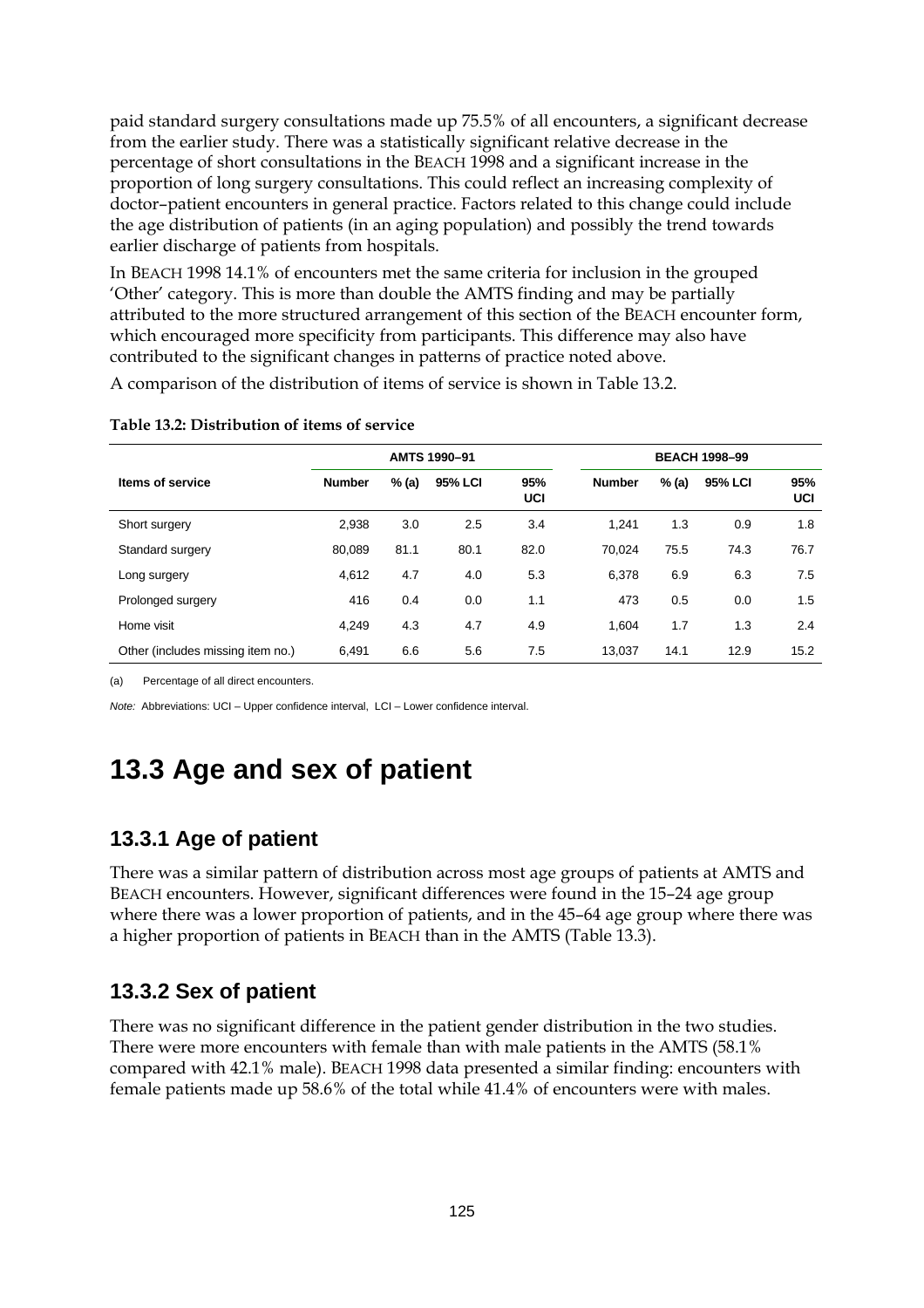|                          | AMTS 1990-91  |         |                |                |               | <b>BEACH 1998-99</b> |         |                |  |  |
|--------------------------|---------------|---------|----------------|----------------|---------------|----------------------|---------|----------------|--|--|
| Age group of<br>patients | <b>Number</b> | $%$ (a) | <b>95% LCI</b> | <b>95% UCI</b> | <b>Number</b> | % (a)                | 95% LCI | <b>95% UCI</b> |  |  |
| <1 year                  | 2,264         | 2.3     | 2.1            | 2.5            | 2,210         | 2.4                  | 2.2     | 2.6            |  |  |
| $1-4$ years              | 5,458         | 5.5     | 5.2            | 5.9            | 4,994         | 5.4                  | 5.1     | 5.7            |  |  |
| 5-14 years               | 7,934         | 8.0     | 7.6            | 8.4            | 6.843         | 7.4                  | 7.1     | 7.7            |  |  |
| $15 - 24$ years          | 10.713        | 10.8    | 10.4           | 11.3           | 9.249         | 10.0                 | 9.6     | 10.3           |  |  |
| $25 - 44$ years          | 25,268        | 25.6    | 24.7           | 26.4           | 24,301        | 26.2                 | 25.5    | 26.9           |  |  |
| 45-64 years              | 21,920        | 22.2    | 21.5           | 22.8           | 22,711        | 24.5                 | 24.0    | 25.0           |  |  |
| $65 - 74$ years          | 13,249        | 13.4    | 12.7           | 14.1           | 11.619        | 12.5                 | 12.0    | 13.0           |  |  |
| $75+$ years              | 10,907        | 11.0    | 10.3           | 11.8           | 10.869        | 11.7                 | 11.0    | 12.3           |  |  |

**Table 13.3: Age distribution of patients in AMTS and BEACH**

(a) Percentage of all patients at direct encounters (missing data excluded)

*Note:* Abbreviations: UCI – Upper confidence interval, LCI – Lower confidence interval

### **13.4 Comparison of problems managed**

The following description of problems managed applies to both studies. A problem was defined as any disease, complaint, social problem or ill-defined condition managed at the encounter. GPs were instructed to record at least one and up to four problems at the most specific level possible from the information available. The order in which problems were recorded was unimportant as all problems managed were of interest.

There was no statistically significant difference between the rates of problems managed in the two studies. In the AMTS, GPs managed a total of 145,799 problems at 98,796 patient encounters, an average rate of 148 problems per 100 encounters. A total of 135,672 problems were recorded in BEACH 1998 at 92,758 direct patient encounters, an average of 146 per 100 encounters.

#### **13.4.1 Most common problems managed**

The 30 most frequently managed problems are compared in Table 13.4. The problems are listed in order of decreasing frequency as they appeared in the BEACH 1998 data.

A considerable amount of change in the relative management rates of the most common problems can be seen. Although hypertension remained the most commonly managed problem, the relative rate per 100 encounters decreased significantly from 9.5 to 8.4.

Immunisation/vaccination rose from the sixth to the third most frequently managed problem and a statistically significant increase was found in its rate of management. In 1991 immunisation/vaccination showed a rate of 3.2 per 100 encounters, whereas in 1998 the rate was 5.3 per 100 encounters. A number of developments in the 1990s may have contributed to this finding. The General Practice Immunisation Incentive (GPII) introduced by the Federal Government to increase vaccination in general practice, and the downgrading of the Local Government Immunisation Program, would have had some effect. The introduction of new vaccines may also have been a factor. The increasingly wide-spread use of influenza vaccine for at-risk and elderly patients, as demonstrated by the relatively high frequency of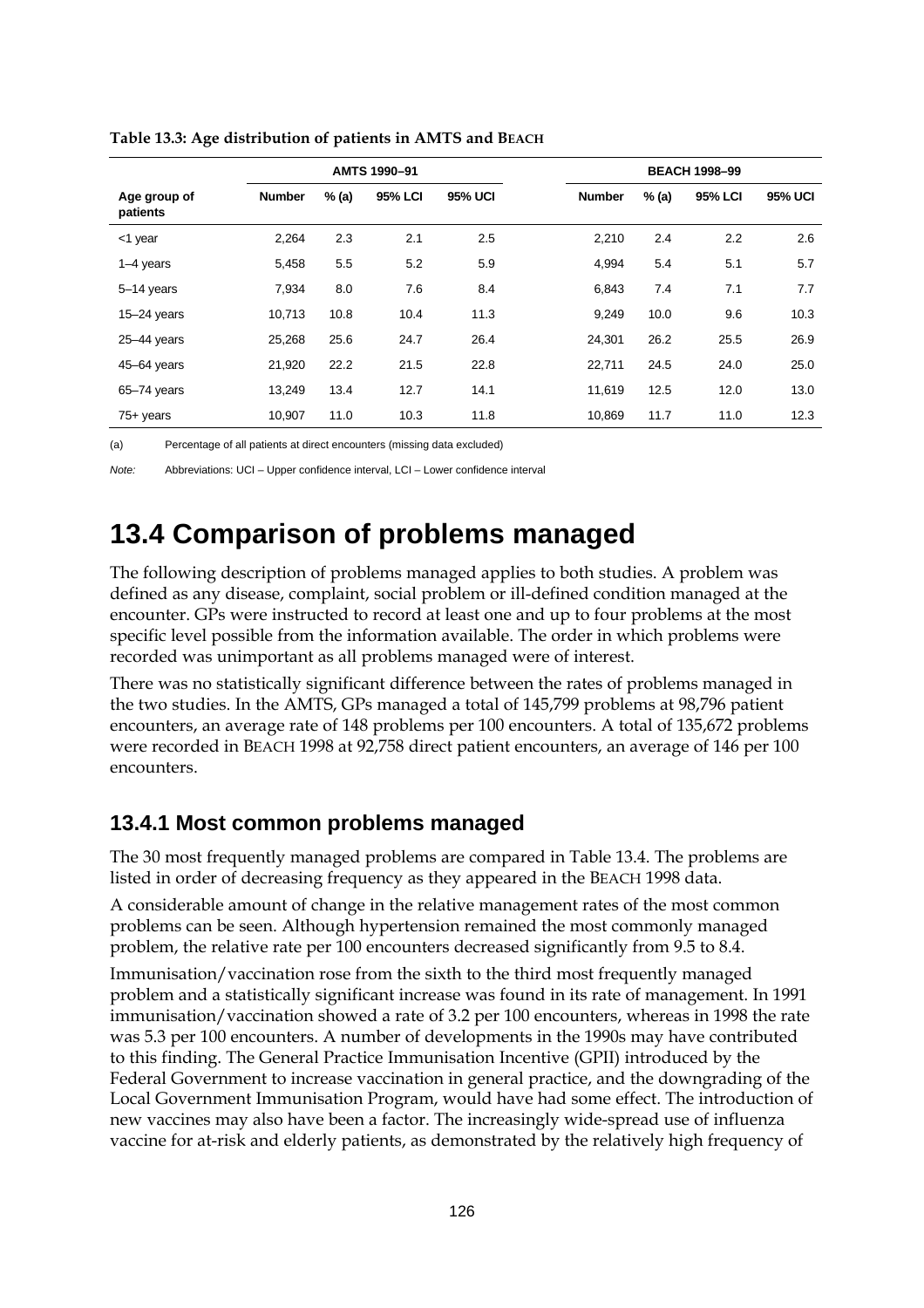influenza vaccine as a prescribed medication (see Chapter 13.5 below), would also have affected the result.

A statistically significant increase in the management rate of depression was found. From a rate of 2.1 in 1991 when depression was the tenth most frequently managed, it rose to a rate of 3.5 per 100 encounters in 1998, becoming the fourth most commonly managed problem in general practice.

It is possible that a real increase in the rate of depression in the community has occurred and that this was reflected in problems managed in 1998 by general practitioners, the most accessible members of the health care workforce. The status of depression as a new problem for the patient is an indication of a real rise in the incidence of depression in general practice. The rate of new depression presentations per 100 encounters rose significantly between the two studies, from 0.5 per 100 encounters in 1991 to 0.7 in 1998.

A number of other factors may have some bearing on the increase in total depression problems. A significant decrease was found in the frequency of recorded cases of anxiety as a problem managed. This might indicate that some patients were diagnosed with depression in the later study where previously a diagnosis of anxiety might have been recorded. A growing acceptability of depression may have led to less hesitancy on the part of the GP to record this diagnosis.

A more open attitude to depression has evolved in the 1990s, led by media exposure. These changing attitudes may have encouraged patients to go to their GP seeking new and effective management methods of which they have heard. A concomitant rise in overall prescribing for depression did occur. Prescriptions were written at 62.7% of contacts with depression in 1991 and 68.6% in 1998, a statistically significant increase. In line with the increased relative frequency of depression, the prescription rate for anti-depressants has also risen by more than 50%, from 1.8 to 2.9 per 100 encounters.

A number of other problems managed showed statistically significant increases in rate per 100 encounters between the two studies. They were back complaint, diabetes, lipid disorder, oesophageal disease and prescription requests. The increase in back complaint and diabetes in general practice points to an increase in these problems in the population of Australia, or an increase in rates of identification of the problems. A more thorough investigation of these two diagnoses than is possible here would help to clarify this point.

Lipid disorder (usually hypercholesterolaemia) could be an example of a condition which has received a lot of attention during the 1990s, raising GP and public awareness of the need to control cholesterol level and leading to an increase in the relative frequency of its management. Media reports and vigorous marketing strategies by the pharmaceutical industry may have influenced patients to visit a GP for this 'at-risk' cardiovascular condition. GPs may also be testing cholesterol levels in their patients more often, leading to an increase in the identification of lipid disorder. The fact that the most common hypolipidaemic drug, simvastatin, was recorded at the significantly higher rate of 0.9 in the 1998 study, compared to 0.4 per 100 encounters in 1991, supports these assumptions (see Table 13.6 below).

Oesophageal disease, a rubric that covers a group of diseases associated with the oesophagus such as reflux, spasm, achalasia, ulcerative and other oesophagitis, showed a significant increase between the two studies. A major factor in this increase would be the advent of new drugs onto the market to treat this disease (see Chapter 13.5.1 below).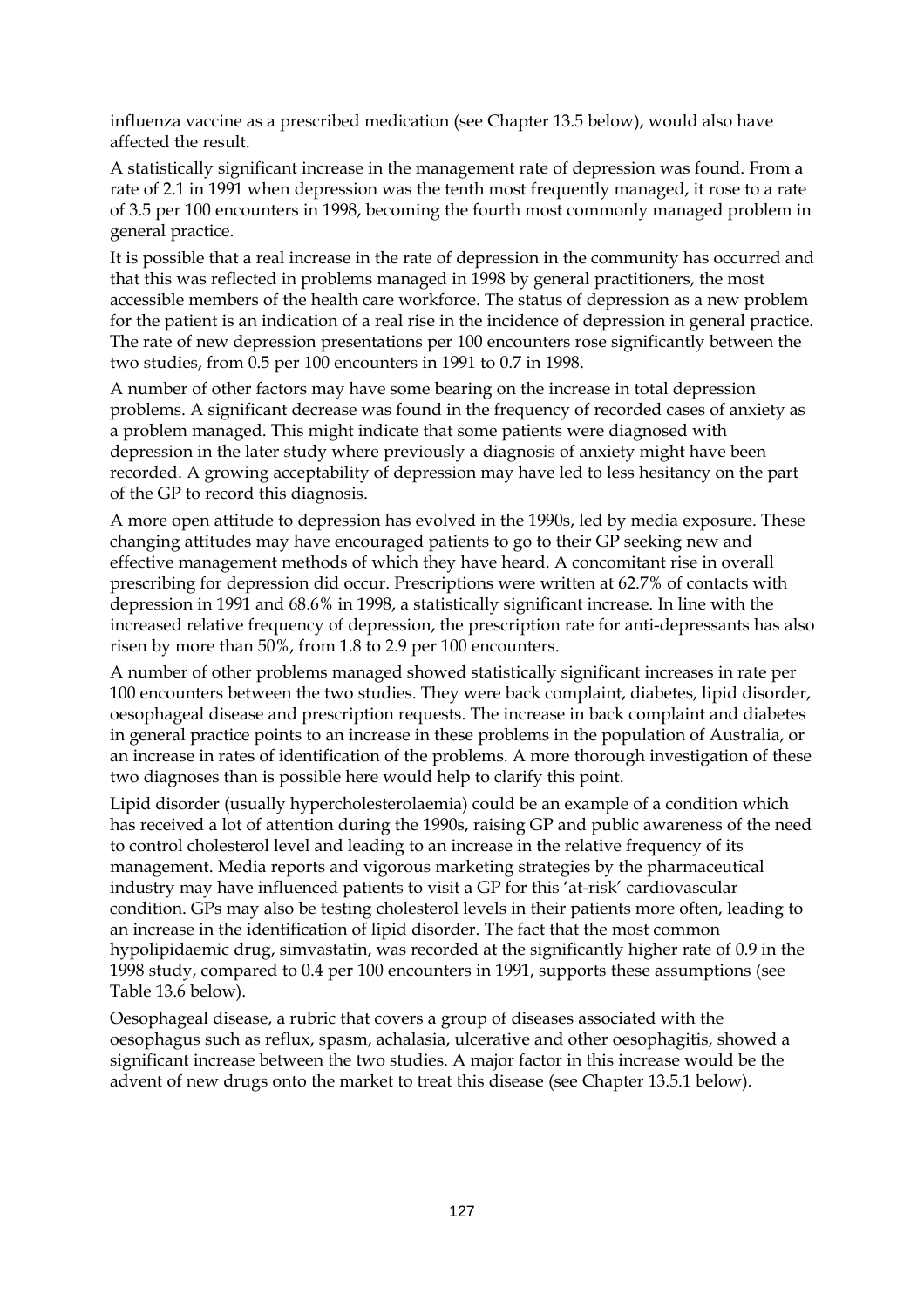|                                        |               | AMTS 1990-91               |               |                      |               | <b>BEACH 1998-99</b>       |            |               |  |
|----------------------------------------|---------------|----------------------------|---------------|----------------------|---------------|----------------------------|------------|---------------|--|
| Problem managed                        | <b>Number</b> | Rate<br>per 100<br>encs(a) | 95%<br>LCI    | 95%<br>UCI           | <b>Number</b> | Rate<br>per 100<br>encs(a) | 95%<br>LCI | 95%<br>UCI    |  |
| Hypertension*                          | 9,356         | 9.5                        | 8.9           | 10.0                 | 7.779         | 8.4                        | 8.0        | 8.8           |  |
| URTI                                   | 7,017         | 7.1                        | 6.7           | 7.5                  | 6,585         | 7.1                        | 6.6        | 7.6           |  |
| Immunisation/vaccination all*          | 3,195         | 3.2                        | 3.0           | 3.5                  | 4,922         | 5.3                        | 4.8        | 5.8           |  |
| Depression*                            | 2,053         | 2.1                        | 1.9           | 2.2                  | 3,229         | 3.5                        | 3.3        | 3.7           |  |
| Acute bronchitis/bronchiolitis         | 3,484         | 3.5                        | 3.3           | 3.8                  | 3,137         | 3.4                        | 3.1        | 3.7           |  |
| Asthma                                 | 3,692         | 3.7                        | 3.5           | 4.0                  | 2,972         | 3.2                        | 3.0        | 3.4           |  |
| Back complaint*                        | 2,062         | 2.1                        | 1.9           | 2.2                  | 2,476         | 2.7                        | 2.4        | 3             |  |
| Diabetes*                              | 1,908         | 1.9                        | 1.8           | 2.1                  | 2,388         | 2.6                        | 2.4        | 2.8           |  |
| Lipid disorder                         | 1,744         | 1.8                        | 1.6           | 1.9                  | 2,312         | 2.5                        | 2.3        | 2.7           |  |
| Osteoarthritis*                        | 3,601         | 3.6                        | 3.4           | 3.9                  | 2,028         | 2.2                        | 2.0        | 2.4           |  |
| Sprain/strain*                         | 2,146         | 2.2                        | 2.0           | 2.3                  | 1,779         | 1.9                        | 1.6        | $2.2\,$       |  |
| Contact dermatitis                     | 2,040         | 2.1                        | 2.0           | 2.2                  | 1,739         | 1.9                        | 1.7        | 2.1           |  |
| Acute otitis media/myringitis          | 1,921         | 1.9                        | 1.8           | 2.1                  | 1,737         | 1.9                        | 1.7        | 2             |  |
| Female genital check-up/Pap<br>smear*  | 1,508         | 1.5                        | 1.3           | 1.7                  | 1,558         | 1.7                        | 1.4        | 1.9           |  |
| Anxiety*                               | 2,475         | 2.5                        | 2.3           | 2.7                  | 1,549         | 1.7                        | 1.5        | 1.8           |  |
| Sinusitis acute/chronic                | 1,659         | 1.7                        | 1.5           | 1.8                  | 1,502         | 1.6                        | 1.4        | 1.8           |  |
| Sleep disturbance                      | 1,543         | 1.6                        | 1.4           | 1.7                  | 1,469         | 1.6                        | 1.4        | 1.7           |  |
| UTI*                                   | 1,635         | 1.7                        | 1.6           | 1.7                  | 1,446         | 1.6                        | 1.4        | 1.7           |  |
| General check-up*                      | 1,450         | 1.5                        | 1.3           | 1.6                  | 1,429         | 1.5                        | 1.3        | 1.7           |  |
| Tonsillitis*                           | 1,715         | 1.7                        | 1.6           | 1.9                  | 1,413         | 1.5                        | 1.3        | 1.7           |  |
| Oesophageal disease                    | 682           | 0.7                        | 0.6           | 0.8                  | 1,374         | 1.5                        | 1.3        | 1.6           |  |
| Menopausal complaint                   | 1,291         | 1.3                        | 1.1           | 1.5                  | 1,372         | 1.5                        | 1.3        | 1.6           |  |
| Viral disease NOS                      | 1,438         | 1.5                        | 1.3           | 1.6                  | 1,267         | 1.4                        | 1.1        | 1.6           |  |
| Cardiac check-up*                      | 780           | $0.8\,$                    | 0.7           | 1.0                  | 1,200         | $1.3$                      | 0.9        | 1.7           |  |
| Prescription all*                      | 527           | 0.4                        | 0.3           | 0.7                  | 1,140         | 1.2                        | 0.9        | 1.6           |  |
| Gastroenteritis, presumed infection    | 1,370         | 1.4                        | 1.3           | 1.5                  | 1,039         | 1.1                        | 0.9        | 1.3           |  |
| IHD without angina                     | 1,347         | 1.4                        | 1.2           | 1.5                  | 999           | 1.1                        | 0.8        | 1.3           |  |
| Fracture*                              | 1,001         | 1.0                        | 0.9           | 1.1                  | 997           | 1.1                        | 0.7        | 1.4           |  |
| Pre/post natal check-up*               | 963           | 1.0                        | 0.7           | 1.3                  | 987           | 1.1                        | 0.9        | 1.2           |  |
| Solar keratosis/sunburn <sup>(b)</sup> | n.a.          | n.a.                       | n.a.          | n.a.                 | 952           | 1.0                        | 0.8        | 1.2           |  |
| Subtotal                               | 70,338        | $\sim$ $\sim$              | $\sim$ $\sim$ | $\ddot{\phantom{0}}$ | 64,775        | $\sim$ $\sim$              | $\sim$     | $\sim$ $\sim$ |  |
| <b>Total problems</b>                  | 145,799       | 147.6                      | 143.2         | 152.0                | 135,672       | 146.3                      | 144.3      | 148.2         |  |

#### **Table 13.4: Comparison of most frequently managed problems**

(a) Figures do not total 100% as more than one problem can be managed at each encounter.

(b). Rubric was not seperable in the 1990–91 study.

\* Includes multiple ICPC-2 or ICPC-2 PLUS codes (see Appendix III).

– *Note:* Abbreviations: Encs – encounters, UCI – Upper confidence interval, LCI – Lower confidence interval, n.a. – not available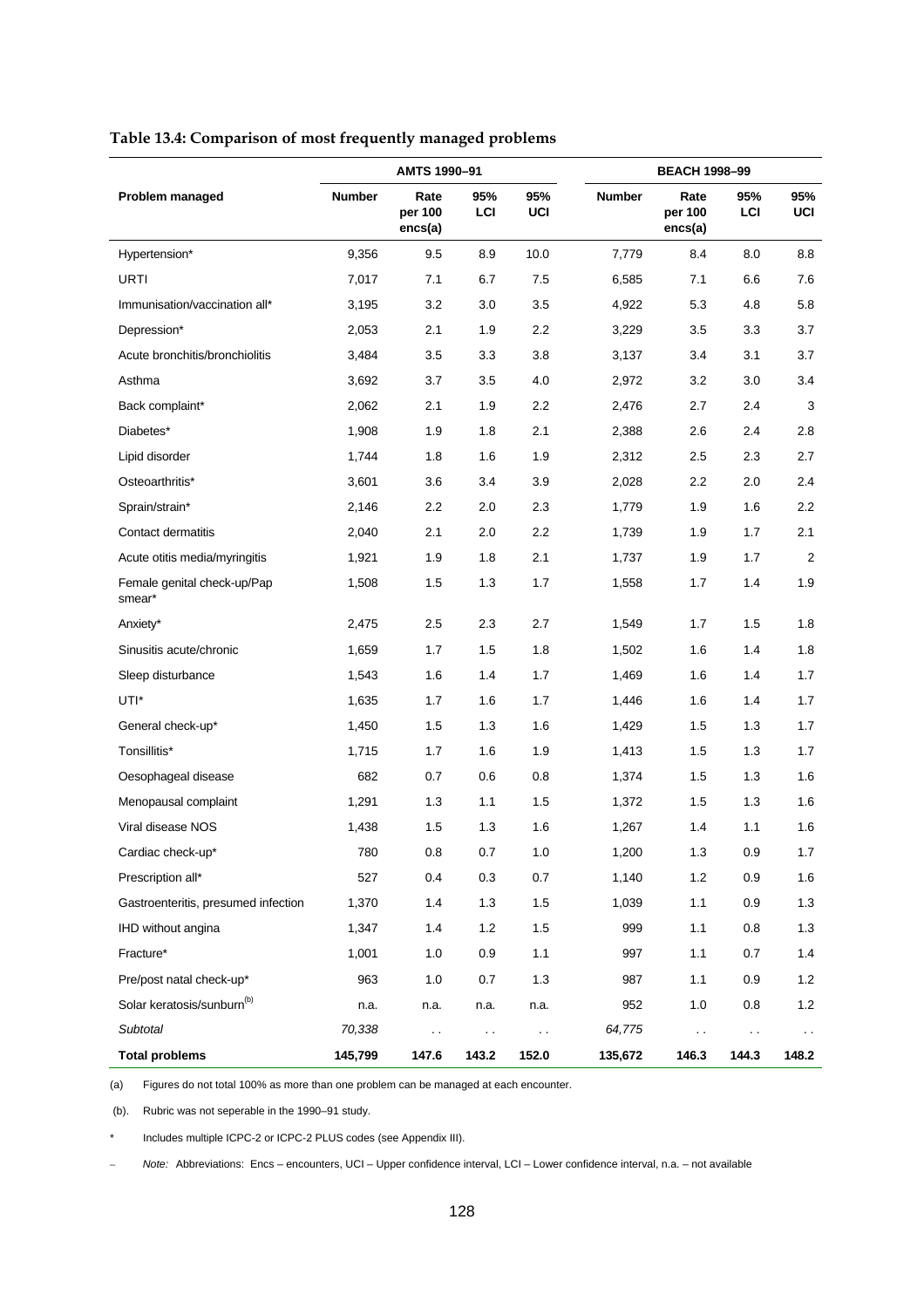No comparison can be made of the rate of management of solar keratosis/sunburn because of classification changes in the revision of ICPC, which has rendered the codes and their rubrics incomparable in the two studies.

Asthma was the most common problem that showed a statistically significant relative decrease in management rates. The management rate in the 1991 study was 3.7, compared to 3.2 per 100 encounters in 1998. One possible explanation for the decrease in asthma is the availability of salbutamol from the pharmacy without need for a prescription. This is borne out by overall prescription results, which show a significant decrease in salbutamol from 3.1 to 2.4 per 100 encounters (see Table 13.6 below). However, even with the advent of 'over the counter' salbutamol, it remains the fourth most commonly prescribed medication in BEACH 1998, leading to the conclusion that salbutamol is not the only influence here. There has been a greater emphasis on education of asthma sufferers and their families over the last few years. With more information to guide them regarding asthma preventive drugs, and encouragement from their doctors, patients may be more able to apply self-management methods.

Two other problems, anxiety and osteoarthritis, showed a significantly lower relative rate per 100 encounters in the later study. Anxiety as a problem managed decreased significantly from a rate of 2.5 per 100 encounters to 1.7 in 1998. The rise in the diagnosis of depression discussed earlier may have been a factor in this finding.

The management of osteoarthritis also showed a significantly lower relative management rate. One factor which could have contributed to this result is the recent availability 'over the counter' of some brands of the NSAID, ibuprofen. However, total NSAIDs have dropped slightly in frequency between the two studies, pointing to a diversification of treatments, such as acupuncture and herbal remedies, for this condition. It is possible that patients are turning to health providers other than general practitioners for treatment of osteoarthritis.

### **13.4.2 Comparison of problems by ICPC-2 chapter**

Problems managed, grouped within ICPC-2 chapters, can also be compared between the two studies. This comparison is shown in Table 13.5.

Statistically significant increases were found in the relative management rate of general and unspecified problems, in endocrine and metabolic problems and in problems of the male genital system between the 1991 and 1998 studies. Problems associated with the skin, the circulatory system, the eye and those of a social nature all demonstrated a statistically significant relative decrease in BEACH 1998 when compared to the AMTS 1991.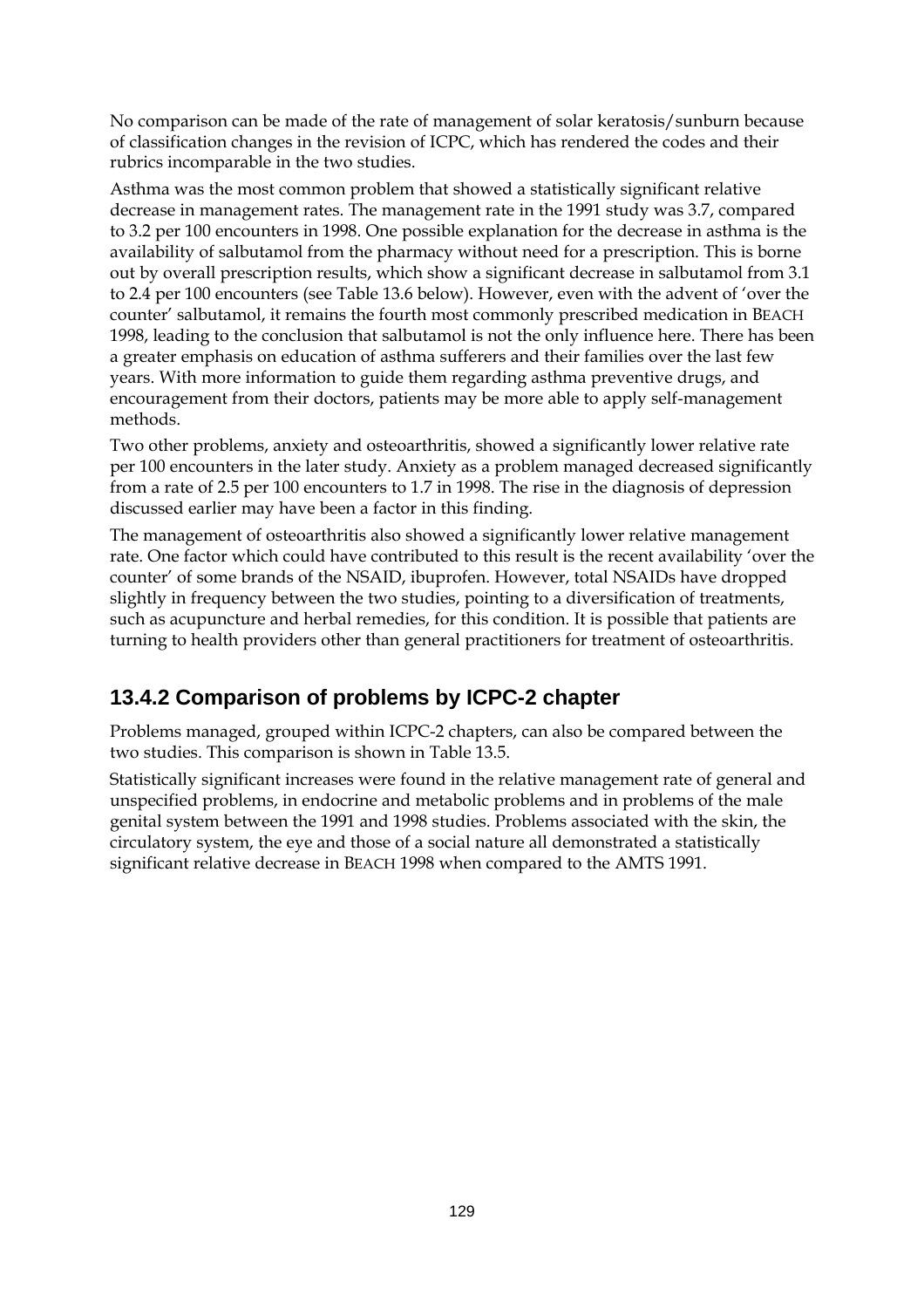|                                |               | AMTS 1990-91               |            |            |               | <b>BEACH 1998-99</b>      |            |                   |
|--------------------------------|---------------|----------------------------|------------|------------|---------------|---------------------------|------------|-------------------|
| <b>ICPC</b> chapter            | <b>Number</b> | Rate per<br>100<br>encs(a) | 95%<br>LCI | 95%<br>UCI | <b>Number</b> | Rate per<br>$100$ encs(a) | 95%<br>LCI | 95%<br><b>UCI</b> |
| Respiratory                    | 24,283        | 24.6                       | 23.7       | 25.5       | 23,053        | 24.9                      | 24.1       | 25.6              |
| Musculoskeletal                | 17,533        | 17.8                       | 17.0       | 18.5       | 15,915        | 17.2                      | 16.5       | 17.8              |
| Skin                           | 18.100        | 18.3                       | 17.7       | 19.0       | 15,652        | 16.9                      | 16.4       | 17.4              |
| Circulatory                    | 18,203        | 18.4                       | 17.5       | 19.4       | 14,905        | 16.1                      | 15.4       | 16.8              |
| General & unspecified          | 9,652         | 9.8                        | 9.3        | 10.2       | 11,951        | 12.9                      | 12.4       | 13.4              |
| Digestive                      | 10,396        | 10.5                       | 10.1       | 10.9       | 9,574         | 10.3                      | 10         | 10.6              |
| Psychological                  | 9,664         | 9.8                        | 9.2        | 10.3       | 9,506         | 10.3                      | 9.8        | 10.7              |
| Endocrine & metabolic          | 7,197         | 7.3                        | 6.9        | 7.7        | 8,218         | 8.9                       | 8.4        | 9.3               |
| Female genital system          | 7,141         | 7.2                        | 6.7        | 7.7        | 5,893         | 6.4                       | 6          | 6.7               |
| Ear                            | 5,294         | 5.4                        | 5.1        | 5.6        | 4,714         | 5.1                       | 4.8        | 5.3               |
| Pregnancy & family<br>planning | 4,140         | 4.2                        | 3.8        | 4.5        | 3,827         | 4.1                       | 3.8        | 4.4               |
| Neurological                   | 3,911         | 4.0                        | 3.8        | 4.1        | 3,721         | 4.0                       | 3.8        | 4.2               |
| Eye                            | 3,310         | 3.4                        | 3.2        | 3.5        | 2,628         | 2.8                       | 2.7        | 3                 |
| Urology                        | 2,852         | 2.9                        | 2.7        | 3.0        | 2,541         | 2.7                       | 2.6        | 2.9               |
| <b>Blood</b>                   | 1,848         | 1.9                        | 1.7        | 2.0        | 1,536         | 1.7                       | 1.4        | 1.9               |
| Male genital system            | 1,066         | 1.1                        | 1.0        | 1.2        | 1,320         | 1.4                       | 1.3        | 1.5               |
| Social problems                | 1,208         | 1.2                        | 1.1        | 1.4        | 713           | 0.8                       | 0.6        | 0.9               |
| <b>Total</b>                   | 145,799       | 147.6                      | 143.2      | 152.0      | 135,672       | 146.3                     | 144.3      | 148.2             |

**Table 13.5: Comparison of problems managed across ICPC-2 chapter**

(a) Figures do not total 100 as more than one problem can be managed at each encounter

*Note:* Abbreviations: Encs – encounters, UCI – Upper confidence interval, LCI – Lower confidence interval.

## **13.5 Comparison of medications prescribed**

In the AMTS, only medications prescribed or provided from the GP's own supply were recorded. This comparison, therefore, does not include the 'over the counter' drugs recorded by BEACH participants.

The total number of prescriptions recorded during the AMTS was 98,563, a rate of 100per 100 encounters. This does not mean that a prescription was recorded at 99 out of every 100 encounters, because multiple prescriptions were often written at one encounter. For every 100 problems managed, 67.7 prescriptions were recorded.

There were 87,381 prescriptions recorded during BEACH 1998 at a rate of 94.2 per 100 encounters. Per 100 problems managed, the rate was 64.4.

Overall rates of medication prescribing declined significantly between the two studies both as a rate per 100 encounters and as a rate per 100 problems. As there have been few changes between 1991 and 1998 in the number of repeats allowable, this decline cannot be due to an effect of legislation. However, some widely used medications such as salbutamol can now be obtained without prescription and this could have affected the results.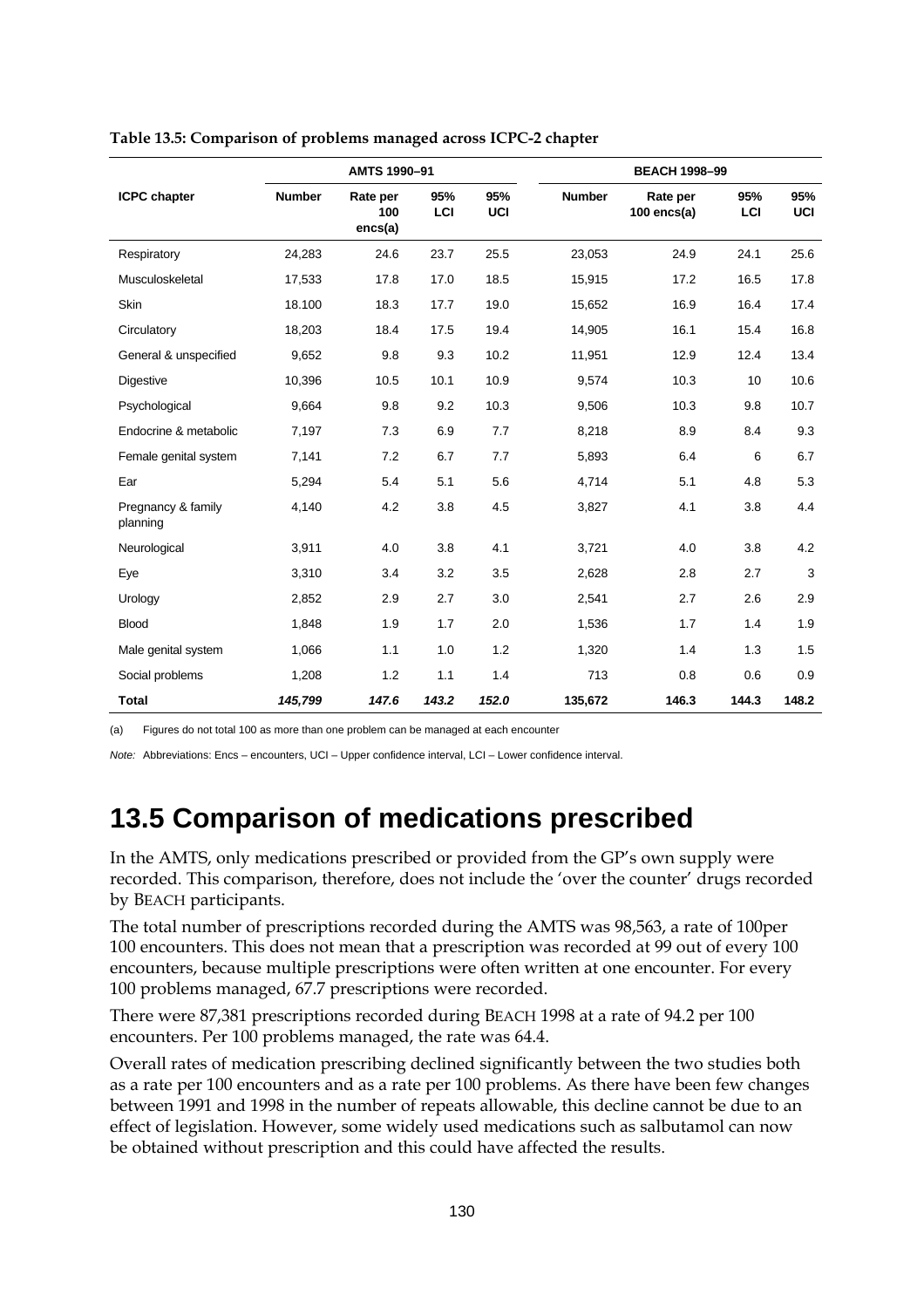### **13.5.1 Individual drugs prescribed**

The 30 most frequently prescribed medications in BEACH, with their corresponding results from the AMTS, are shown in Table 13.6.

There was a statistically significant relative increase in the rate per 100 encounters of the most commonly prescribed drug, paracetamol, and of the third and fifth most common drugs in BEACH, paracetamol/codeine and cefaclor monohydrate.

Amoxycillin, erythromycin and doxycycline, three of the most frequently prescribed drugs in the AMTS all decreased significantly in BEACH. Cotrimoxazole and flucloxacillin dropped out of the top 30 drugs in BEACH after having been among the most common in the AMTS. Conversely, roxithromycin was not recorded in the AMTS as it was not available in 1990, but became the seventh most commonly prescribed drug in the 1998 study. These results suggest that the reason for the most notable changes in prescribing habits between 1991 and 1998 was the availability of new drugs on the market. The two antibiotics, cefaclor and roxithromycin, recent additions to the market, became the fifth and seventh most commonly prescribed drugs in the 1998 study, probably due to their efficacy and lack of side effects. The significant decreases in BEACH of many of the other anti-infective medications could be directly linked to this result.

As would be expected, there was a significant decrease in prescribed salbutamol, from a rate of 3.1 to 2.4 per 100 encounters. Beclomethasone also decreased significantly from a rate of 1.5 per 100 encounters in 1991 to 0.7 in 1998. On the other hand, budesonide topical nasal spray was not recorded in 1990 but in 1998 it became one of the top 30 most frequently prescribed. This was despite the drop in allergic rhinitis, which was among the Top 30 most common problems in 1990 but not in 1998, and may indicate a trend in managing asthmarelated conditions.

The only skin preparation to appear in the top 30 was the topical corticosteroid, betamethasone, and it showed a statistically significant decrease in prescription rate between the two studies. The anti-anxiety agent, oxazepam, also declined significantly in rate from 1991 to 1998, in line with the decrease in anxiety as a problem managed.

The relative rate of prescribing the influenza virus vaccine rose from 1.0 to 1.7 per 100 encounters. However, the drug tended to cluster around certain GPs, causing the cluster effect to prevent any statistical significance being found.

The combined oral contraceptive levonorgestrel/ethinyloestradiol was high on the list of most frequent drugs in 1998, having increased significantly since 1991. The rate of prescribing of drugs such as levonorgestrel/ethinyloestradiol and the compound analgesic, paracetamol/codeine could be examples of changing prescribing habits led by changing preferences among doctors and their patients.

The digestive system drug, ranitidine, was a fairly new medication in 1991 and rose significantly in rate of prescribing by 1998. In BEACH it was prescribed at a rate of 1.0 per 100 encounters making it one of the most common drugs in the study. This coincided with the significant rise in the rate per 100 encounters of oesophageal disease as a problem managed, which was mentioned previously. It could be assumed that more patients attended in 1998 to receive this new and effective pharmaceutical treatment for the problem.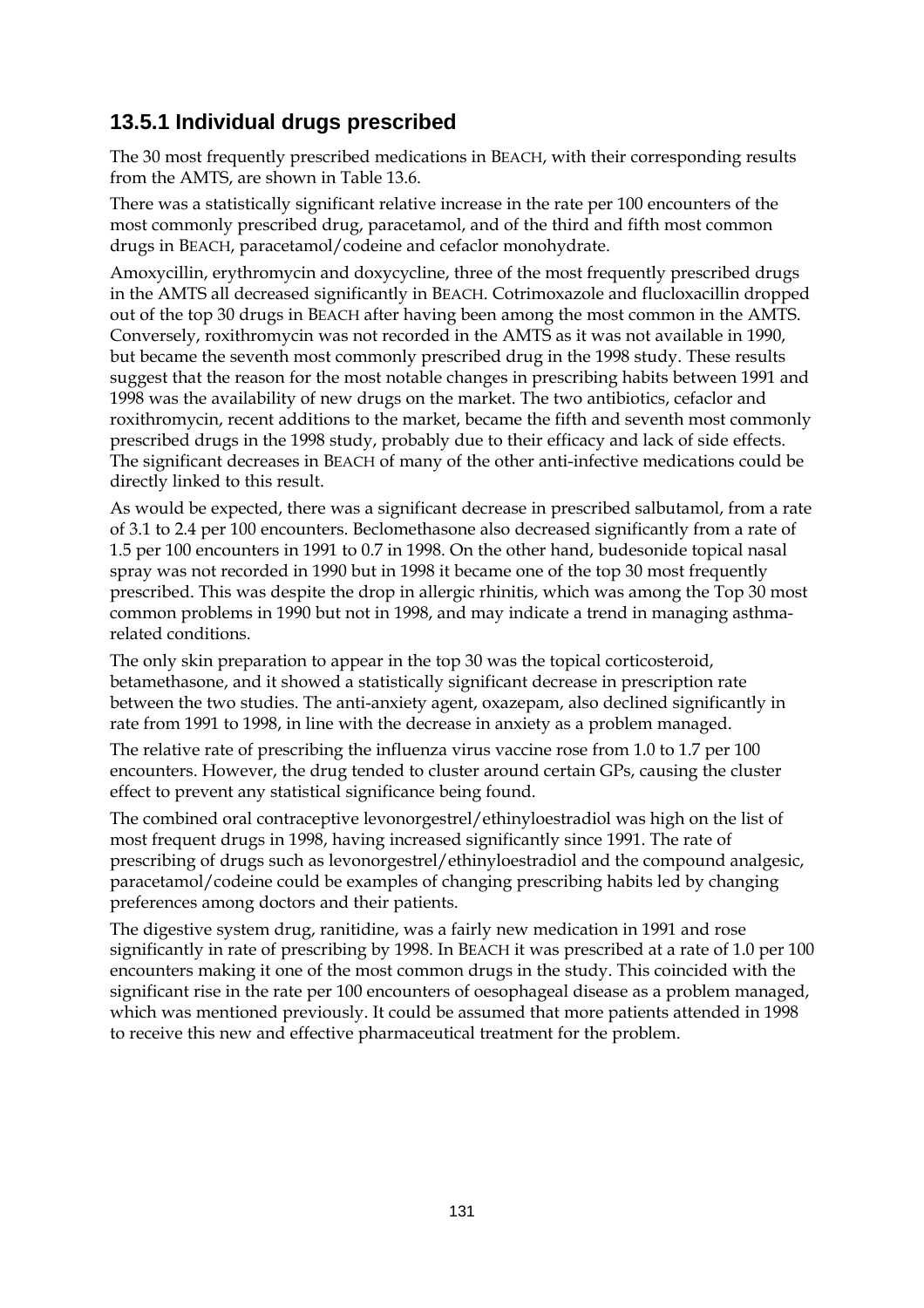|                                         |               | AMTS 1990-91               |            |               |               | <b>BEACH 1998-99</b>       |               |                   |  |  |
|-----------------------------------------|---------------|----------------------------|------------|---------------|---------------|----------------------------|---------------|-------------------|--|--|
| <b>Medications</b>                      | <b>Number</b> | Rate<br>per 100<br>encs(a) | 95%<br>LCI | 95%<br>UCI    | <b>Number</b> | Rate<br>per 100<br>encs(a) | 95%<br>LCI    | 95%<br><b>UCI</b> |  |  |
| Paracetamol                             | 3,086         | 3.1                        | 2.8        | 3.5           | 3,681         | 4.0                        | 3.6           | 4.3               |  |  |
| Amoxycillin                             | 5,313         | 5.4                        | 5.0        | 5.7           | 3,109         | 3.4                        | 3.0           | 3.7               |  |  |
| Paracetamol/Codeine                     | 1,325         | 1.3                        | 1.1        | 1.5           | 2,451         | 2.6                        | 2.4           | 2.9               |  |  |
| Salbutamol                              | 3,051         | 3.1                        | 2.9        | 3.3           | 2,238         | 2.4                        | 2.2           | 2.6               |  |  |
| Cefaclor monohydrate                    | 371           | 0.4                        | 0.1        | 0.6           | 2,093         | 2.3                        | 1.9           | 2.7               |  |  |
| Cephalexin                              | 1,737         | 1.8                        | 1.5        | 2.0           | 1,975         | 2.1                        | 1.9           | 2.4               |  |  |
| Roxithromycin <sup>(b)</sup>            |               | $\overline{\phantom{0}}$   |            |               | 1,710         | 1.8                        | 1.6           | 2.1               |  |  |
| Amoxycillin/potass.clavulanate          | 1,327         | 1.3                        | 1.1        | 1.6           | 1,706         | 1.8                        | 1.6           | 2.1               |  |  |
| Influenza virus vaccine                 | 974           | 1.0                        | 0.7        | 1.3           | 1,598         | 1.7                        | 0.4           | 3.1               |  |  |
| Temazepam                               | 1,234         | 1.3                        | 1.1        | 1.4           | 1,277         | 1.4                        | 1.2           | 1.5               |  |  |
| Diclofenac sodium systemic              | 1,424         | 1.4                        | 1.3        | 1.6           | 1,213         | 1.3                        | 1.1           | 1.5               |  |  |
| Levonorgestrel/Ethinyloestradiol        | 459           | 0.5                        | 0.4        | 0.6           | 1,162         | 1.3                        | 1.1           | 1.4               |  |  |
| Doxycycline hcl                         | 1,908         | 1.9                        | 1.8        | 2.1           | 1,097         | 1.2                        | 1.0           | 1.4               |  |  |
| Erythromycin                            | 2,068         | 2.1                        | 1.9        | 2.3           | 1,028         | 1.1                        | 0.8           | 1.4               |  |  |
| Diazepam                                | 916           | 0.9                        | 0.8        | 1.0           | 1,022         | 1.1                        | 0.9           | 1.3               |  |  |
| Ranitidine                              | 561           | 0.6                        | 0.5        | 0.6           | 921           | 1.0                        | 0.9           | 1.1               |  |  |
| Atenolol                                | 1,052         | 1.1                        | 0.9        | 1.2           | 920           | 1.0                        | 0.8           | 1.2               |  |  |
| Betamethasone topical                   | 1,576         | 1.6                        | 1.5        | 1.7           | 895           | 1.0                        | 0.8           | 1.1               |  |  |
| Simvastatin                             | 397           | 0.4                        | 0.3        | 0.5           | 863           | 0.9                        | 0.8           | 1.1               |  |  |
| Chloramphenicol eye                     | 909           | 0.9                        | 0.8        | 1.0           | 861           | 0.9                        | 0.8           | 1.1               |  |  |
| Frusemide (Furosemide)                  | 1,198         | 1.2                        | 1.1        | 1.4           | 826           | 0.9                        | 0.7           | 1.1               |  |  |
| Naproxen                                | 1,034         | 1.1                        | 0.9        | 1.2           | 816           | 0.9                        | 0.7           | 1.1               |  |  |
| Amlodipine <sup>(b)</sup>               |               |                            |            |               | 703           | 0.8                        | 0.6           | 0.9               |  |  |
| Oxazepam                                | 1,120         | 1.1                        | 1.0        | 1.3           | 698           | 0.8                        | 0.6           | 0.9               |  |  |
| Prochlorperazine                        | 1,048         | $1.1$                      | 0.9        | $1.2$         | 685           | 0.7                        | 0.6           | 0.9               |  |  |
| Enalapril mal                           | 760           | 0.8                        | 0.7        | 0.9           | 680           | 0.7                        | 0.6           | 0.9               |  |  |
| Aspirin                                 | 855           | 0.9                        | 0.8        | $1.0$         | 675           | 0.7                        | 0.5           | 0.9               |  |  |
| Budesonide topical nasal <sup>(b)</sup> |               |                            |            |               | 662           | 0.7                        | 0.5           | 0.9               |  |  |
| Beclomethasone                          | 1,505         | 1.5                        | 1.4        | 1.7           | 657           | 0.7                        | 0.5           | 0.9               |  |  |
| Metformin                               | 191           | $0.2\,$                    | 0.1        | 0.3           | 651           | 0.7                        | 0.5           | 0.9               |  |  |
| <b>Subtotal</b>                         | 43,243        | $\sim$                     | $\sim$     | $\sim$ $\sim$ | 38,874        | $\ddot{\phantom{0}}$       | $\sim$ $\sim$ | $\sim$            |  |  |
| <b>Total</b>                            | 98,563        | 99.9                       | 97.2       | 102.6         | 87,381        | 94.2                       | 91.7          | 96.7              |  |  |

**Table 13.6: Comparison of top 30 most frequent medications**

(a) Figures do not total 100 as more than one problem can be managed at each encounter.

(b) Drug was not available or not prescribed during the 1990–91 study.

*Note:* Abbreviations: Encs – encounters, UCI – Upper confidence interval, LCI – Lower confidence interval.